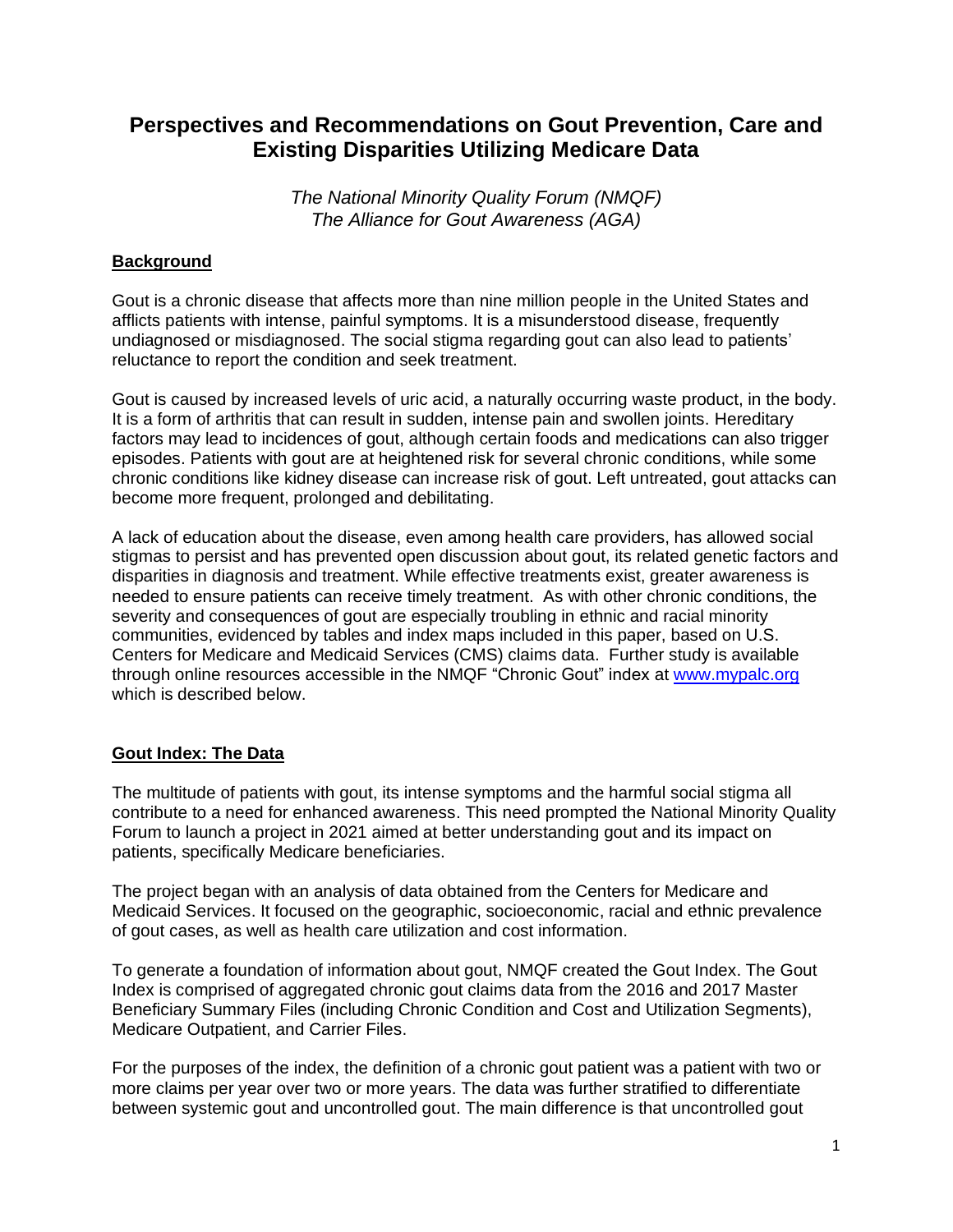involves refractory and more complex cases. This data enabled mapping of gout prevalence by zip code, congressional district, state, race and ethnicity. Hospitalization rates according to those criteria, as well as systemic and uncontrolled gout-related costs to the Medicare system, were also charted. For the purposes of this paper 2016 data are used for analysis.

The Gout Index shows, for example, significant regional disparities in systemic gout incidence rates, with states in the southeast (Virginia, North Carolina, South Carolina, Alabama, Mississippi, Louisiana) all registering prevalence rates in a disproportionately high 5.51 to 6.78 percent range compared to rates as low as 1.03 percent elsewhere in the country. And yet, the data also shows that Medicare spending rates on gout acute events has been comparably lower than in other states and regions where there are fewer per-capita reported gout cases. The data also shows differences in hospitalization rates (admissions) compared to emergency room visits in some regions and various population demographics. For the purposes of the index when these two statistics are combined the category is entitled encounter rates. For example, queries of gout in Asian populations shows a difference between the rate of hospitalization and emergency room visits of beneficiaries when looking at data for systemic gout compared to data for uncontrolled gout. A similar observation exists in other populations to varying degrees of difference. An explanation and focus on why these differences exist is not for the purposes of this paper introducing the index. Further study would be a worthy topic in future forums and papers.

Researchers, health educators, advocates and consumers may pursue their own queries about disease demographics, statistics, costs, and geographic distribution by accessing the NMQF Chronic Gout Index at [www.mypalc.org.](http://www.mypalc.org/) Index features allow unique functionality to view results in many ways including maps, tables, charts, and lists (with ability to sort and filter by rank/order. Views by state, county, MSA, zip code, and congressional and legislative districts are available. The index provides a lens for gaining a new perspective and a better understanding for creating and focusing interventions to improve care where it is needed most.

This Centers for Medicare and Medicaid Services data yielded four key observations:

- 1. Underserved populations exist in the United States, identifiable by geography, race and age cohorts.
- 2. Disparities exist for cohorts across prevalence, numbers and resources spent by the Centers for Medicare and Medicaid Services.
- 3. Gout varies in severity with refractory cases associated with higher morbidity and costs.
- 4. A range of potential causes, consequences and possible solutions exist.

The data provided greater granularity within these broad observations including, specifically (as detailed in the table below):

- Asian and Black population cohorts experienced a high relative prevalence of gout.
- Black beneficiaries had higher relative hospitalization rates, emergency room visits, encounter rates and costs.
- Hispanic beneficiaries have a relatively lower number and prevalence of systemic and uncontrolled gout than other groups (2.22 prevalence, 20,000 count for systemic gout).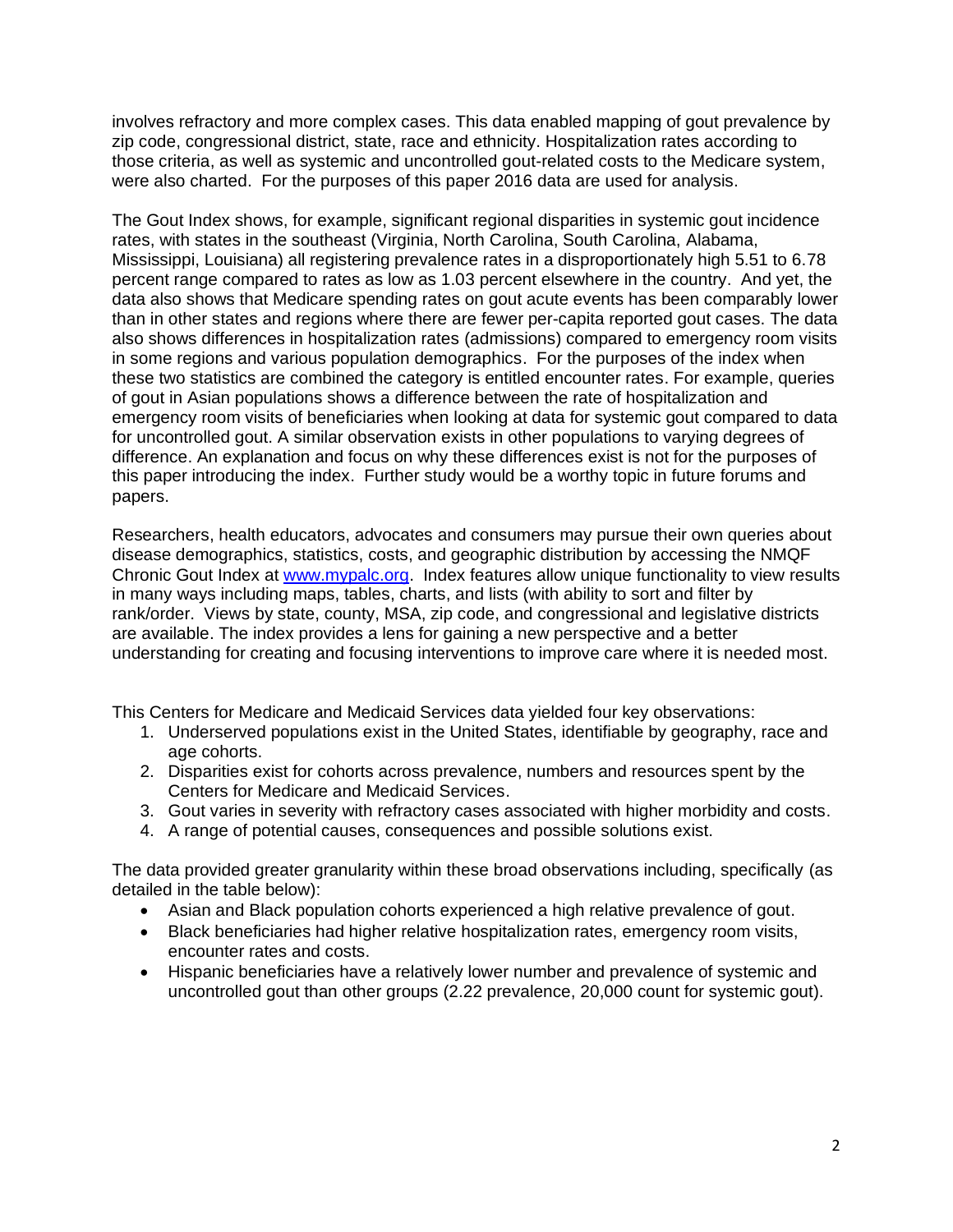| <b>Population</b>        | #<br>(000's) | Prevalence<br>% of Medicare<br>for pop listed | <b>Hospitalizat</b><br>ion Rate<br>(w/o ER) | <b>Hospitalization</b><br><b>Encounter Rate</b><br>(with ER) | Cost per<br><b>Beneficiary</b><br>(\$) |
|--------------------------|--------------|-----------------------------------------------|---------------------------------------------|--------------------------------------------------------------|----------------------------------------|
| <b>Systemic Gout</b>     |              |                                               |                                             |                                                              |                                        |
| All                      | 1.604        | 4.10                                          | .67                                         | 1.42                                                         | 19,552                                 |
| Asian                    | 46           | 5.53                                          | .44                                         | .93                                                          | 16,842                                 |
| <b>Black</b>             | 220          | 5.72                                          | .83                                         | 2.01                                                         | 24,432                                 |
| Hispanic                 | 20           | 2.22                                          | .75                                         | 1.74                                                         | 24,703                                 |
| <b>Uncontrolled Gout</b> |              |                                               |                                             |                                                              |                                        |
| All                      | 36           | .09                                           | .80                                         | 1.64                                                         | 23,651                                 |
| Asian                    | 1.0          | .12                                           | .62                                         | 1.31                                                         | 22,889                                 |
| <b>Black</b>             | 4.2          | . 11                                          | 1.06                                        | 2.46                                                         | 30,630                                 |
| Hispanic                 | .4           | .05                                           | .82                                         | 1.93                                                         | 25,543                                 |

National Minority Quality Forum: Gout Index Observations, Medicare FFS 2016 by Congressional District

Source: NMQF "Chronic Gout Index." Available at www.mypalc.org. Index includes search and sort functionality by statistics, geographies and demographics with map or table displays.

## **Advisory Committee Analysis of Gout Index Data**

To better understand the real-world aspects of the data and identify its implications, NMQF partnered with the Alliance for Gout Awareness to host an advisory committee of patients and health care providers. Committee members examined the data and determined ideal recommendations to combat gout.

#### Racial and Geographic Breakdowns

Advisory committee members noted that regions with a high prevalence of gout like the Carolinas showed relatively low cost and hospitalization numbers, while some regions with low prevalence had higher costs and hospitalizations. This may indicate the medical establishments in the former regions have an increased awareness and understanding of gout, leading to improved outcomes.

The data demonstrated a high prevalence of gout in the southeast United States. The committee considered that these states typically lag in public health investment; have a cultural affinity for types of food that can contribute to gout flare ups; and have more limited access to higher priced, less processed food.

"These are populations that have increased risk for cardiometabolic diseases and often don't get the best care," one committee member said. "We know that, in so many of the higher risk communities, the store attached to the gas station is the only place to food shop."

The data also revealed an overlap between obesity prevalence maps and the Gout Index, suggesting that policymakers need to be made aware of this connection.

One important topic of discussion was additional information that should be accumulated and disseminated. More data on additional racial and ethnic subgroups, the breakdowns of costs for treatment of uncontrolled gout among Black and Asian populations and a more extensive look at the patient journey would help improve understanding of gout.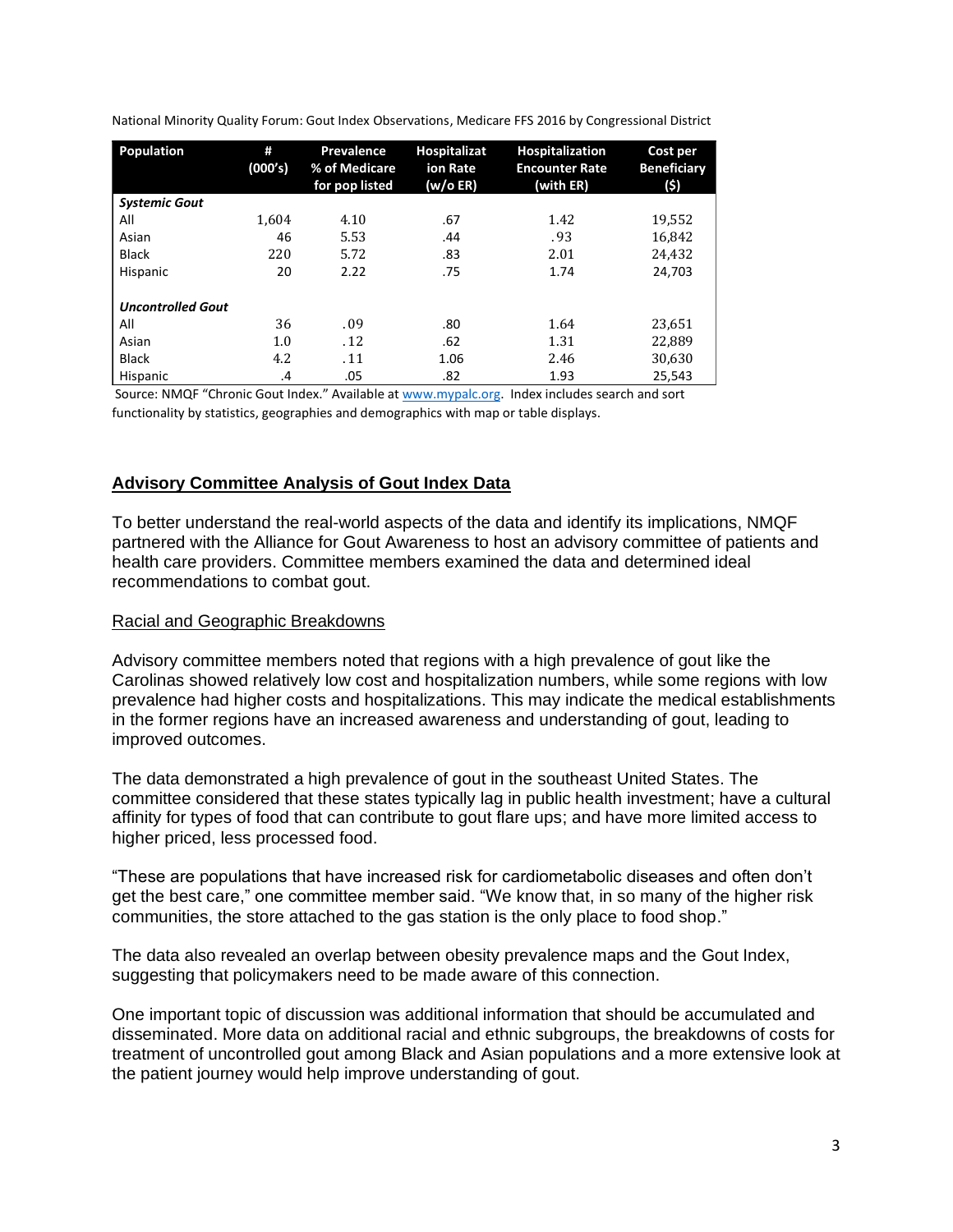"Patients suffering from gout have other complications that can contribute to their cost of care or increased need for services. The data only presents the cost of treating the gout event, but not the cost to treat the other medical conditions that the gout patient may have had at the time."

The advisory committee also discussed the need to target interventions along both racial and geographic lines, reaching populations like Asian Americans in Southern California and African-Americans in the southeast United States.

Mapping Systemic Gout by Congressional District and Metropolitan Statistical Area (displayed in standard view, zooming in and out, plus viewing by specific state and district are possible when using the index online at www.mypalc.org)



Systemic Gout, All Medicare FFS Beneficiaries Count by Congressional Districts, 2016



Systemic Gout, Asian Medicare FFS Beneficiaries Count by Congressional Districts, 2016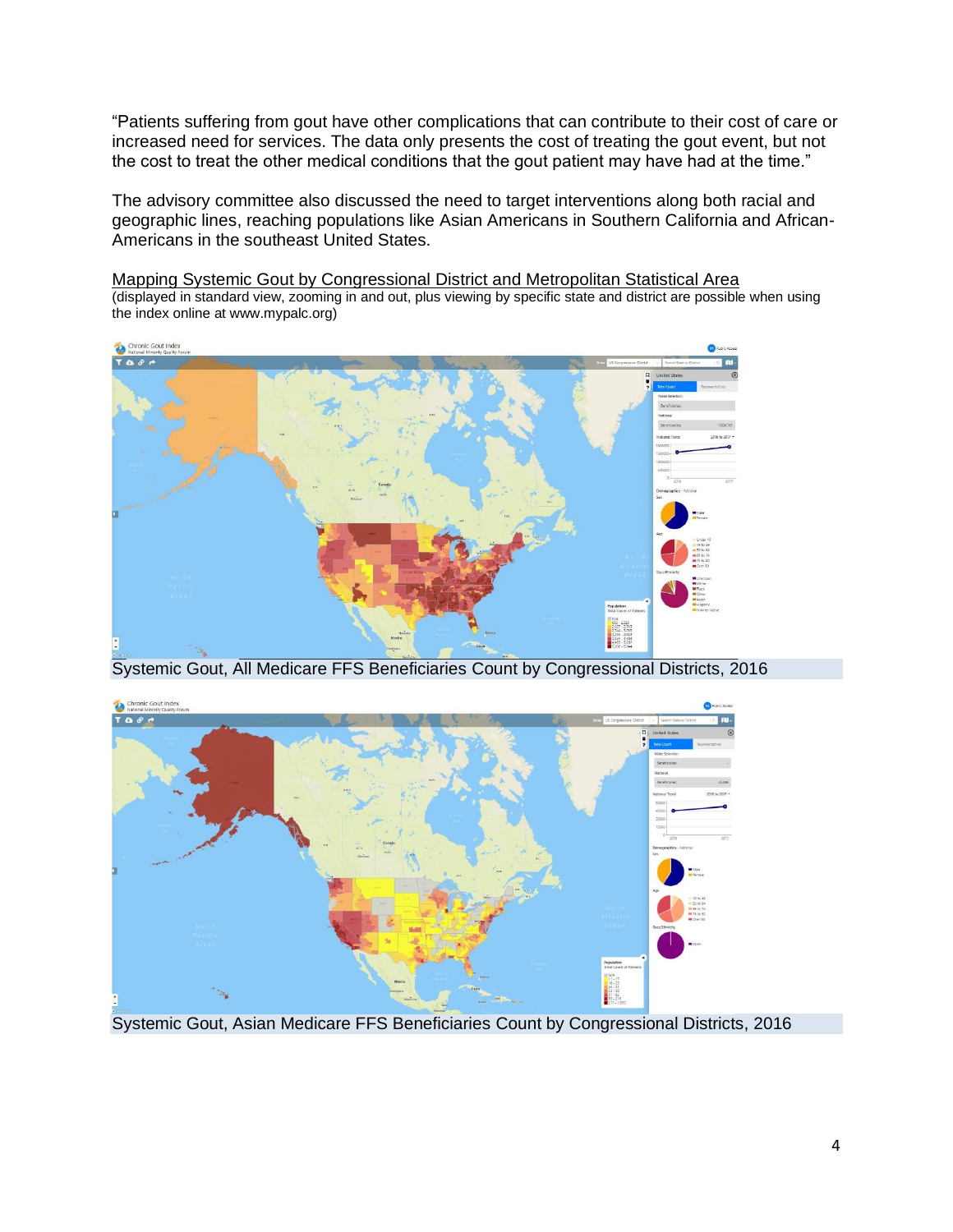

Systemic Gout, Black Medicare FFS Beneficiaries Count by Congressional Districts, 2016



Systemic Gout, Asian AND Black Medicare FFS Beneficiaries Prevalence by Metro Area, 2016

## Cost of Care

The Gout Index mapping shows relatively high per-capita costs for gout cases in pockets of the country, particularly sections of the East Coast and the Southeast. The committee saw this as an effect of the broad lack of understanding about the seriousness of gout and of the comorbidities that affect many gout patients.

An advisory committee member said, "Too often, patients are getting treated for severe symptoms in an emergency room setting where costs are higher because they either don't have access to preventive care or aren't sufficiently invested in their own care." (A [study of gout](https://journals.plos.org/plosone/article?id=10.1371/journal.pone.0220978)  [patients](https://journals.plos.org/plosone/article?id=10.1371/journal.pone.0220978) in Hawaii found that the mean cost of emergency room visits was 3.4 times the cost of outpatient visits.)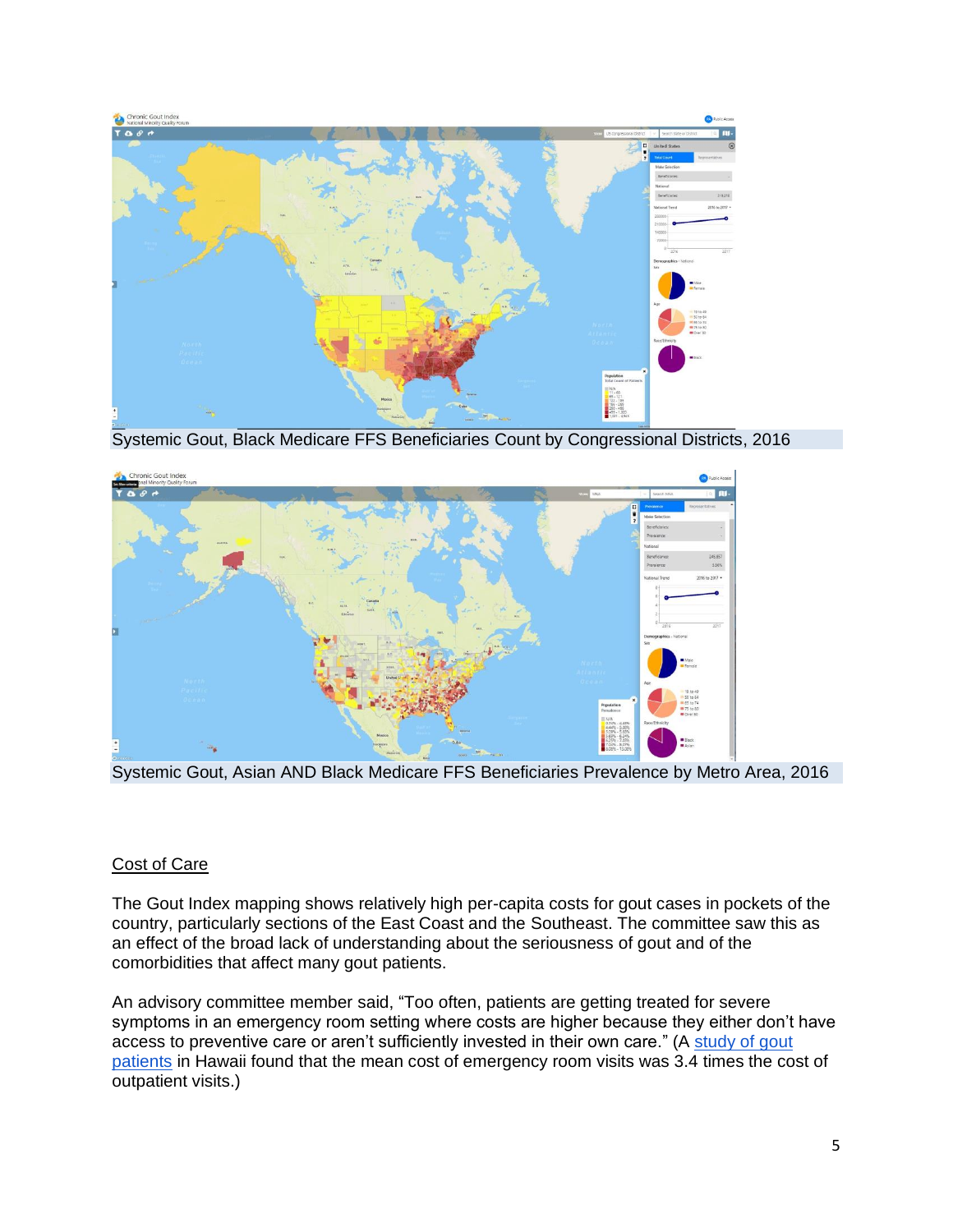They added, "Policymakers have to understand that gout isn't a disease where you take some Advil and it gets better. They have to understand the damage it causes both mentally and physically."

The committee also discuss the need for patient-centered care involving holistic treatments. Many gout patients may suffer from one or more chronic conditions and health care providers need to find treatments to help the whole person, not just one condition at a time.

Without sufficient investment in prevention and education though, gout costs could skyrocket and become devastating for patients.

| <b>Population</b>        | #<br>(000's) | Prevalence<br>% of Medicare<br>for pop listed | <b>Hospitalizat</b><br>ion Rate<br>(w/o ER) | <b>Hospitalization</b><br><b>Encounter Rate</b><br>(with ER) | Cost per<br><b>Beneficiary</b><br>(5) |
|--------------------------|--------------|-----------------------------------------------|---------------------------------------------|--------------------------------------------------------------|---------------------------------------|
| <b>Systemic Gout</b>     |              |                                               |                                             |                                                              |                                       |
| All                      | 1.604        | 4.10                                          | .67                                         | 1.42                                                         | <b>19,552</b>                         |
| Asian                    | 46           | 5.53                                          | .44                                         | .93                                                          | 16,842                                |
| <b>Black</b>             | 220          | 5.72                                          | .83                                         | 2.01                                                         | 24,432                                |
| Hispanic                 | 20           | 2.22                                          | .75                                         | 1.74                                                         | 24.703                                |
| <b>Uncontrolled Gout</b> |              |                                               |                                             |                                                              |                                       |
| All                      | 36           | .09                                           | .80                                         | 1.64                                                         | 23,651                                |
| Asian                    | 1.0          | .12                                           | .62                                         | 1.31                                                         | 22.889                                |
| <b>Black</b>             | 4.2          | .11                                           | 1.06                                        | 2.46                                                         | 30,630                                |
| Hispanic                 | .4           | .05                                           | .82                                         | 1.93                                                         | 25.543                                |

National Minority Quality Forum: Gout Index Observations, Medicare FFS 2016 by Congressional District

Source: NMQF "Chronic Gout Index." Available at www.mypalc.org. Index includes search and sort functionality by statistics, geographies and demographics with map or table displays.

#### Uncontrolled Gout and Provider Understanding

Data presented on ICD codes ( ICD codes are a standardized method to identify diseases and symptoms known as the "International Statistical Classification of Disease and Related Health Problems" and listed by the World Health Organization) that were used to define uncontrolled gout prompted a discussion on the impact of an uncontrolled variation and how to address it. Greater understanding on the part of providers and tools for patients to better report the problem would benefit patients suffering from uncontrolled gout.

There was considerable concern that clinicians don't give patients' quality of life sufficient weight while determining if they have a serious health condition.

"Education on both sides is key," one committee member stated. "Patients could be helped with tools around talking points and the importance of tracking flares so clinicians can see severity. Clinicians need to truly understand impacts on quality of life, perhaps recorded patient vignettes on things they have to miss out on when they experience flares."

While the number of individuals with uncontrolled gout is less than those with systemic gout, defining it makes it easier to identify heavily impacted communities. The Gout Index maps demonstrate that interventions can be targeted down to the physician and zip code levels. Below are maps of costs for uncontrolled gout by congressional district. The maps vividly demonstrate where uncontrolled gout is most problematic. They are segmented based on Asian, Black, and White populations.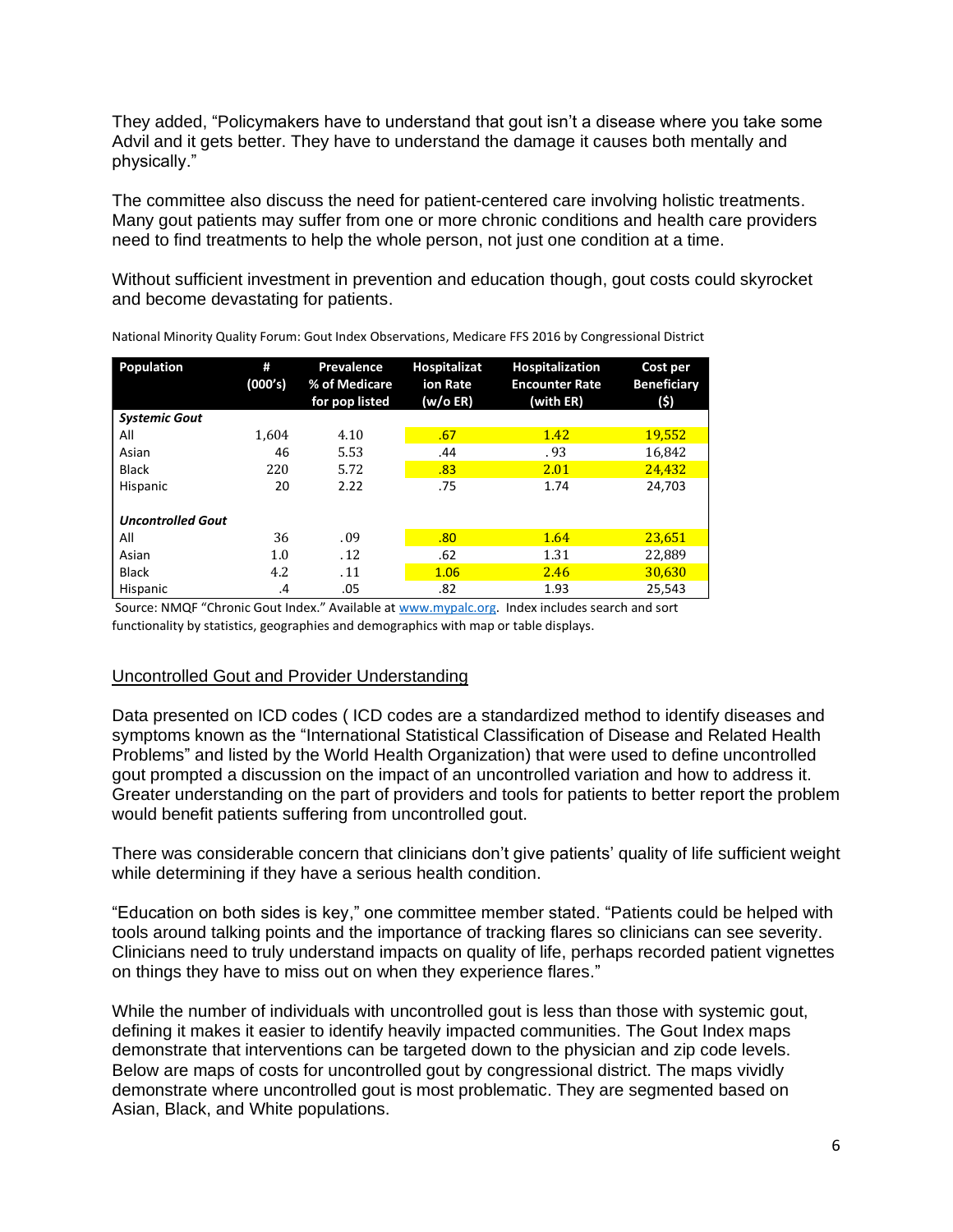

Uncontrolled Gout, Medicare FFS Asian Beneficiaries Total Costs by Congressional Districts, 2016



Uncontrolled Gout, Medicare FFS Black Beneficiaries Total Costs by Congressional Districts, 2016



Uncontrolled Gout, Medicare FFS White Beneficiaries Total Costs by Congressional Districts, 2016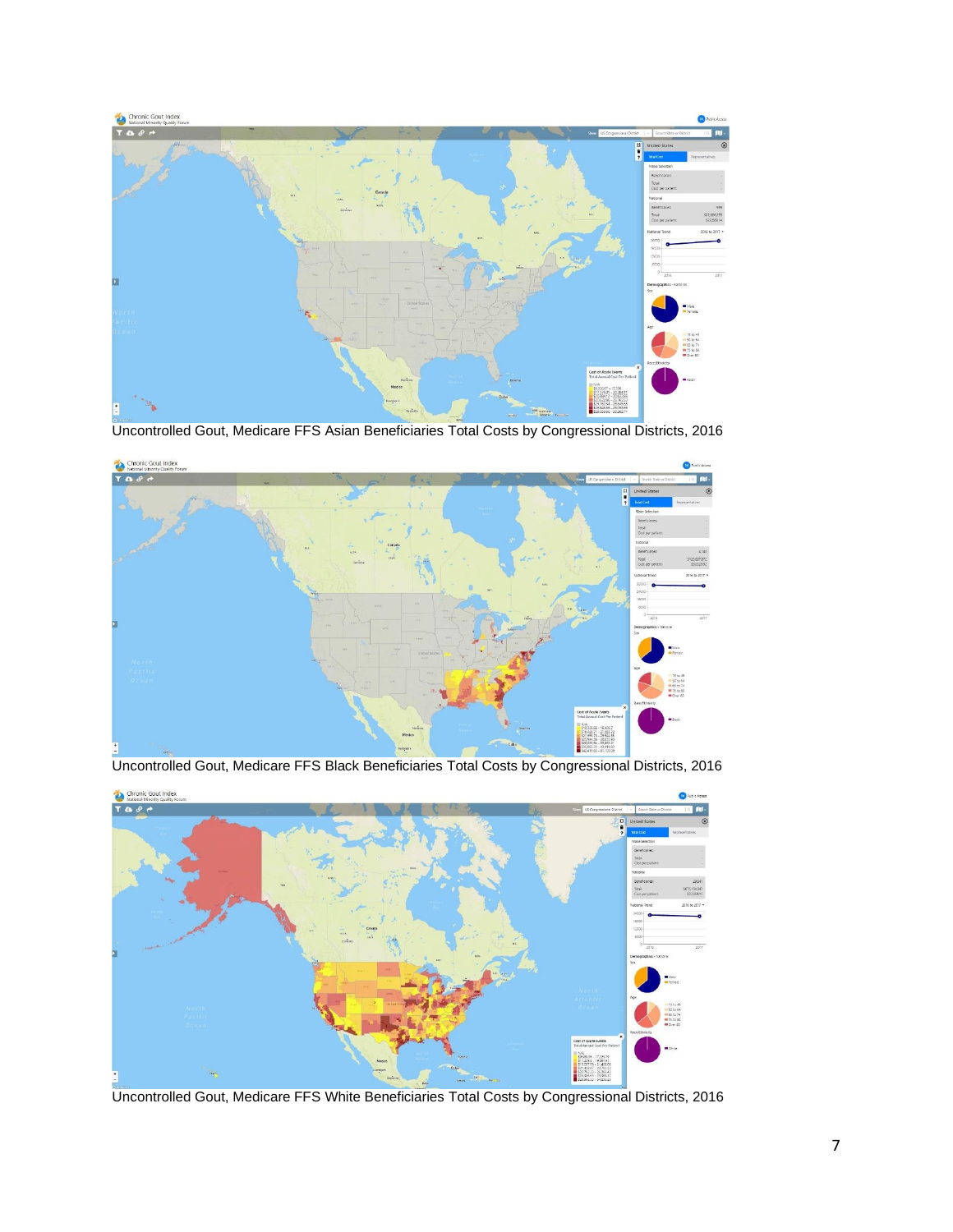# Future Data Collection to Improve Understanding and Combat Disparities

After reviewing the Gout Index data, advisory committee members identified additional data sources that would help policymakers better understand the impact of gout. Members recommended:

- Collecting data on how class, income and language barriers affect hospitalization and cost of care.
- Generating a comparison of gout treatment and outcome statistics between Medicare and private insurers to determine where improvements are needed.
- Creating a side-by-side comparison of the average Medicare patient costs in each state and the cost to treat gout patients with comorbidities, leading to a better understanding of the overall cost impact and the potential savings from successfully addressing it.
- Improving understanding of the gout patient's journey, starting with the first signs of the disease until diagnosis and treatment, to ascertain how quickly patients are seeking treatment after symptoms occur and how much time is involved in diagnosing gout.

## Assessing the Disruptive Impact of Comorbidities

Committee members were provided a list of comorbidities often experienced by gout patients and were asked to assess their respective impacts on daily life activities. Those cited most frequently as the most problematic comorbidities were:

- Chronic kidney disease
- Chronic obstructive pulmonary disease
- Heart failure
- Hypertension
- Ischemic heart disease
- Spinal cord injury

## **Advisory Committee Policy and Community Areas of Focus**

The role of the advisory committee was to utilize the collected data, along with their own collective expertise on the subject, and develop consensus perspectives and recommendations on how the U.S. health care system can more effectively address gout as a serious chronic disease.

## Importance of Prevention, Early Interventions and Support Systems

Data and discussion revealed a need for strengthening the role of healthcare providers in identifying gout cases, encouraging preventive care, improving medication management and treating comorbidities. It was evident that patient education about gout needs a great systemic approach.

"Providers need to really focus on providing culturally competent care and address the health literacy of both patient and family members," highlighted one committee member.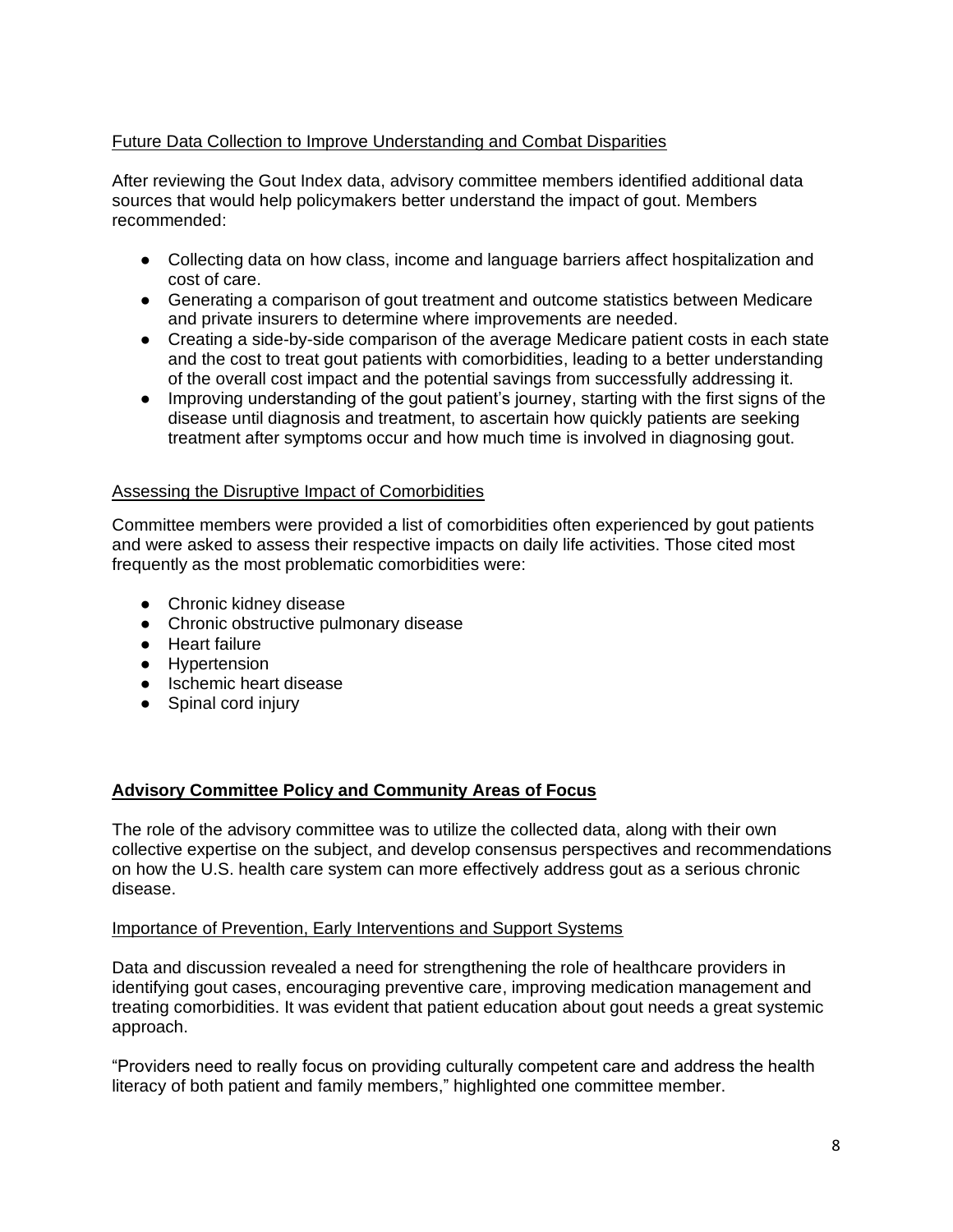"At the same time, other health care providers such as pharmacists need to be leveraged to provide greater ongoing support. Patients that suffer from gout don't have just one illness to focus on at a time but several comorbidities that can contribute to triggering their gout episodes and impacting their ability to manage the disease. Preventive care is often the last thing on people's minds when life happens, but it is something that needs to be more of a primary talking point when getting people to focus on overall health and well-being."

Emergency department physicians who might be the first provider to diagnose someone suffering from gout also need more education. One committee member said, "We need a robust approach for getting in front of these physicians in that setting to identify these symptoms and offer appropriate suggestions."

Other related recommendations included:

- Involving families in care communications because of the possible genetic component.
- Providing patients with digital tools to log gout flares to assist physicians with medication management and lifestyle modifications.
- Encouraging policymakers to pursue insurance plans with reasonable co-pays to shift costs from expensive emergency room care to primary care.

#### Addressing the Damage of Disparities

Advisory committee members detailed various types of disparities that gout patients face, from a greater degree of misdiagnoses to a lack of access to resources that can reduce the risk of a flare.

One participant said, "General internist societies create confusion around gout treatment by generating incorrect recommendations, trying to undo the mistakes they made in diabetes treatment."

Some providers are mismanaging medication for gout patients, making it difficult for patients to control the disease. An expert in health education noted that the Gout Index showed that areas of lower gout prevalence typically have worse patient outcomes, indicating that there were information voids in these predominantly rural and underprivileged areas.

There was considerable focus on the need to address broader health inequities in our society that have a severe effect on gout patients.

"If you don't have access to health care, if you live in a food desert, if you have a low level of health literacy, you are often left dealing with poorer health outcomes," one committee member explained.

Poor financial circumstances can impair a patient's ability to control their gout. They might not have the money or accessible transportation to travel to get groceries, let alone go to a rheumatology appointment.

Committee members reacted positively when presented with policies to address disparities in care. Policies that received praise emphasized focusing education on specific populations and communities about gout symptoms and seeking care; focusing on physician education to recognize gout and specific uncontrolled gout; developing programs to reduce high costs and utilization associated with uncontrolled gout; improving patient access to gout experts and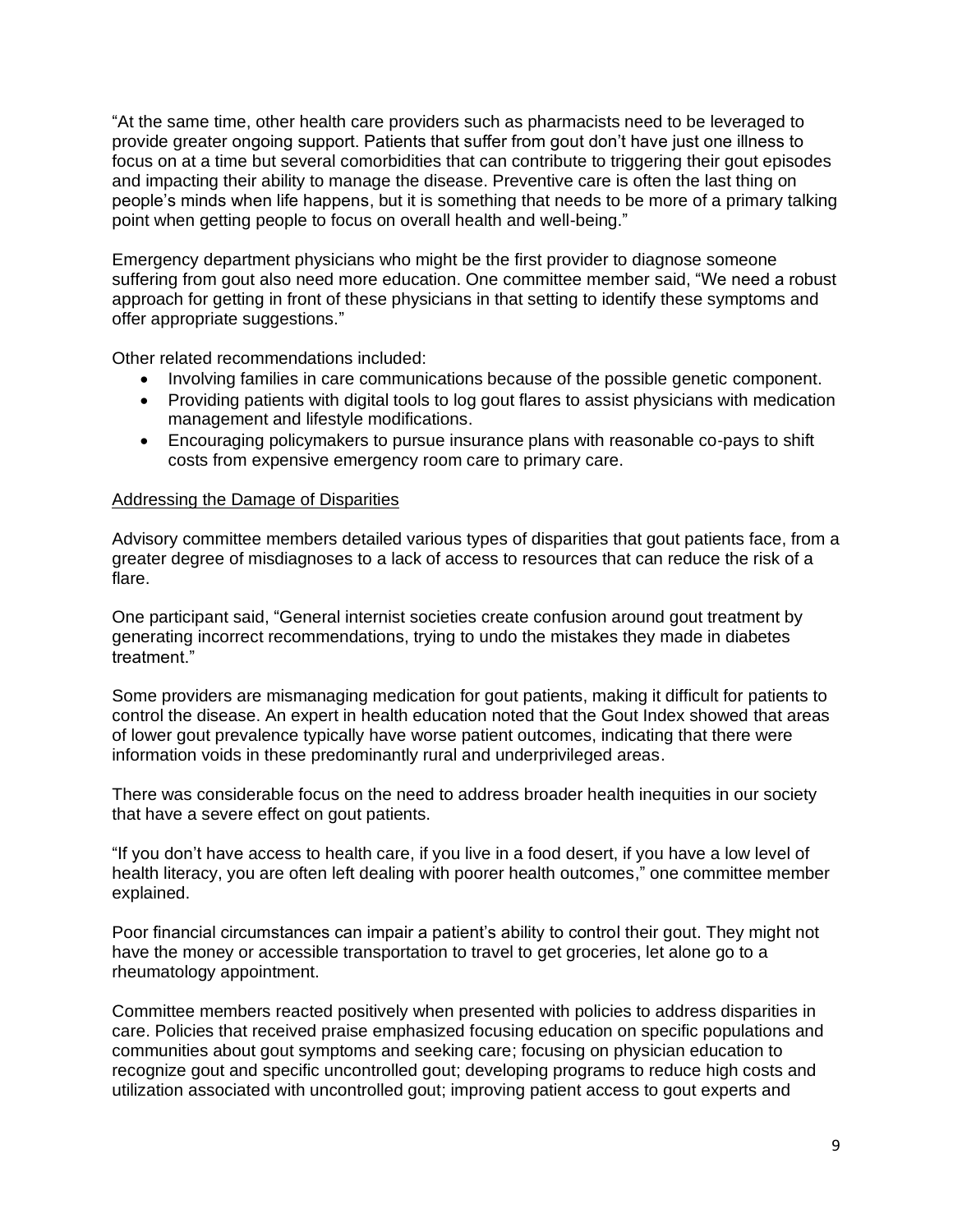treatments; and developing programs to support families and patients experiencing poor quality of life from hardships of living with gout.

## The Importance of Early Diagnosis and Treatment

Committee members strongly emphasized the importance of early diagnosis to avoid permanent joint damage and chronic pain and to slow the progression of the disease. A lack of understanding about gout among both patients and clinicians often serves as a barrier to identifying the disease early.

Many patients may not realize the pain they're experiencing is something beyond an accidental bump. They may not realize something is wrong until they've experienced symptoms repeatedly.

One committee member added, "On the clinician side, they need to really look at the patient noting where the pain is, what it looks like, and thinking about why this might be without dismissing them and telling them to take some pain meds and see if it gets better in a few days."

The committee said that medicines provide an opportunity to manage symptoms and maintain a normal, productive health status, but there is a danger that patients see these treatments as quick cures without understanding the lifestyle changes that must also occur to prevent gout flares.

# **Conclusion & Recommendations**

Having reviewed the Centers for Medicare and Medicaid Services' claims data on gout prevalence, cost and hospitalizations, the advisory committee agreed upon the necessity of a multi-faceted approach to improve health and quality of life for Americans afflicted with gout. Their recommendations included:

- Enhance physician and patient education through payer, organized medicine and patient advocacy programs at the federal, state and local level with a focus on improving diagnosis.
- Encourage community interventions including disease awareness, healthy food options and patient support.
- Incorporate gout into congressional approaches to improve health equity, especially those efforts related to chronic disease, access to treatment and reduction of stigma.
- Advance research and innovations in public and private sectors to treat and cure gout.

By taking these steps, gout can be better managed, more episodes can be prevented, an enhanced degree of health equity can be achieved, and associated health care costs can be contained.

# **The Gout Index Advisory Committee and Acknowledgements**

The National Minority Quality Forum is grateful for the individual advocates and experts who offered insight and provided their time and effort to this project, its partnership with the Alliance for Gout Awareness and the sponsorship from Horizon Therapeutics that enabled this initiative's data platform.